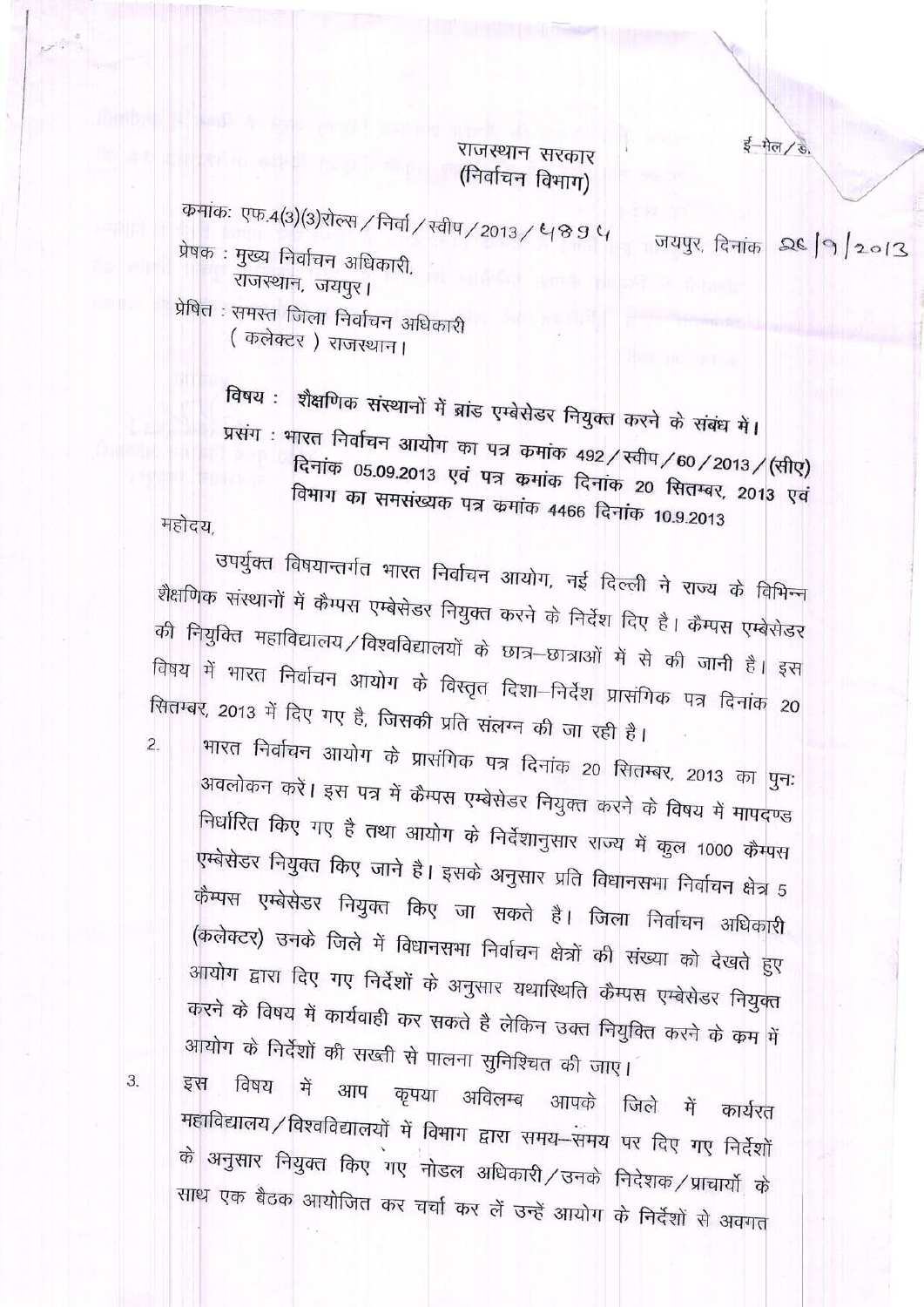कराया जाए जिससे कि कैम्पस एम्बेसेडर नियुक्त करने के विषय में कार्यवाही नवम्बर माह तक पूर्ण की जाकर उनकी नियुक्ति दिनांक 01.12.2013 तक की जा सके।

कृपया इस विषय में दिनांक 01.12.2013 के तुरन्त बाद आपके जिले में विभिन्न संस्थानों में नियुक्त कैम्पस एम्बेसेडर का नाम व उनसे संबंधित सूचना विभाग को भिजवाया जाना सुनिश्चित करें ताकि तद्नुसार भारत निर्वाचन आयोग को अवगत कराया जा सके।

property of the benefit with the history

has always an abid notes by the removales an

physical Martillana after excelencement in the

長橋 白治 作成 4 段の表 as inthis part 1 mm abheno b post

新闻学校 水分学自动 分析 事項生命 南 松 如果物 マチエキ 5:200 年半期の参照時間

the in page. For the infigures are to the content to product a significant

plas cross created by other and anti-ing & twist with the

事件的工作 10岁,新用对象:60010 facilities (Selector of an out 1年最后的特性

斯特 cert sit funt por diffi a port me i yv pit oft d

i adi soluri nemi adi bid vid ia anti, i 5 fezi și 11 - și af veriale

4998-1990年生 1990年11月 1899 TOT 978 AREL 23 NO. 2019

blue sports and details single in last and out has ready

计内部分 化异丙基酮 计字母 计字母 计字母 计字母 医中央 计字母 化分解性

如在《五十五分 burg shipper public pro by bird by

she so an an spectrol on each a man sheal controll

de lingua concelle laine compare essite ser passenger a capital in

leges a tabelle informate and from letter or defendable as a will

bad. As such it the speed subject to any of the couple in the

a one has been a meet a floor of independent of

repose are needed to it seek could be some evaluation and it is the

of the car this want the terms it on this service with

भवदीया. (डॉ0 रेखा गुप्ता) Nows you will provide the part of the country of अति0 मुख्य निर्वाचन अधिकारी, राजस्थान, जयपुर।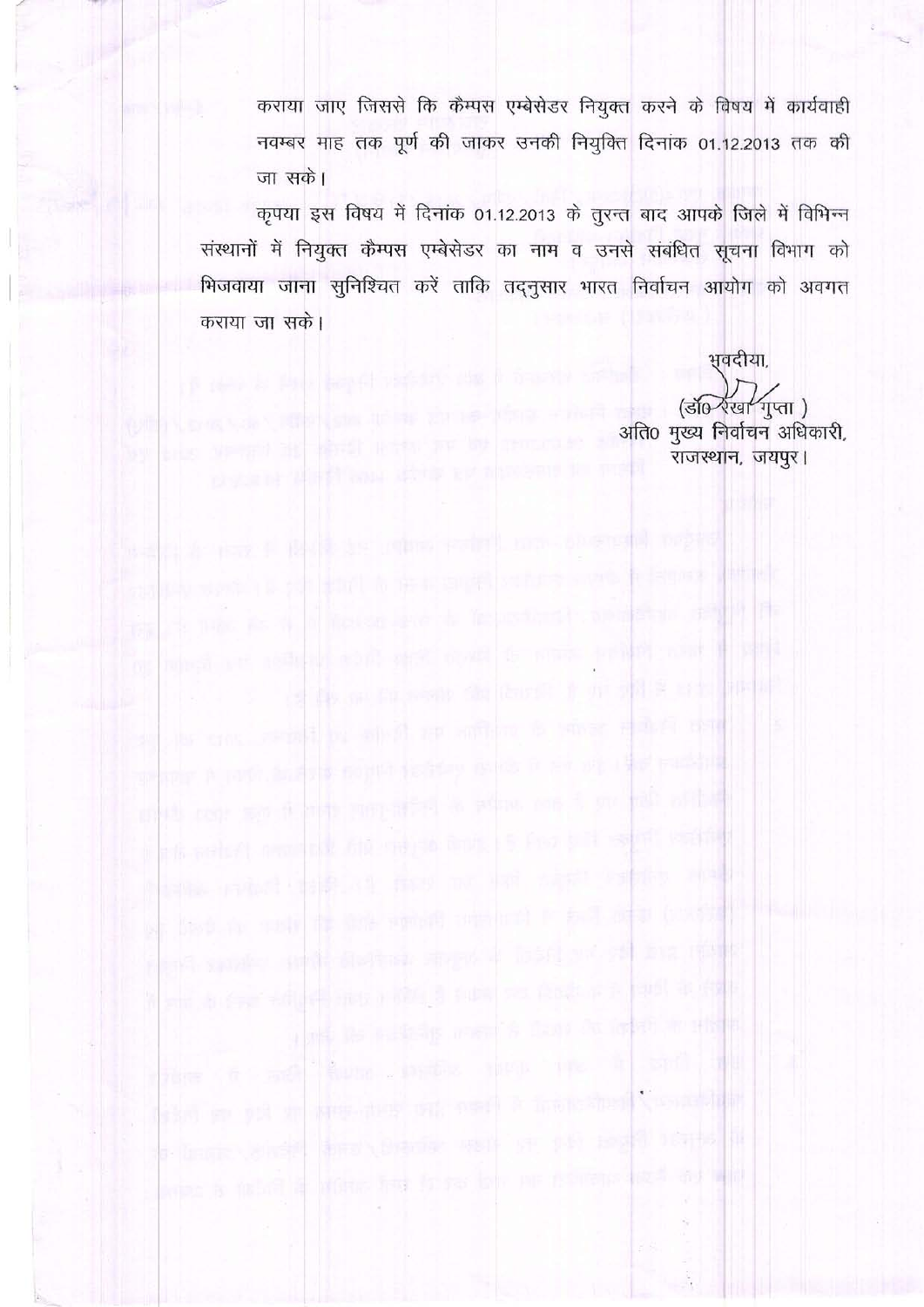Address 1000

By E-mail/Speed Post

# ELECTION COMMISSION OF INDIA

Nirvachan Sadan, Ashoka Road, New Delhi - 110 001.

F. No. 491/SVEEP/60/2013 (CA)

Dated: 20th September, 2013

To

The Chief Electoral Officers of all States/UTs.

Subject: Framework for engagement of Campus Ambassadors-regarding.

Sir/Madam,

In continuation of Commission's letter No. 491/SVEEP/60/2013 (CA), dated 05.09.2013 regarding appointment of Campus Ambassador, I am directed to enclose herewith a detailed framework for engagement of Campus Ambassador duly approved by the Commission.

In this connection, I would like to invite your attention to the direction of the Commission during Chief Electoral Officers' Conference on 16th September, 2013 wherein the Commission has directed that the Campus Ambassador should be in position by 01.12.2013 positively. A compliance report to this extent may be sent to the Commission along-with number of Campus Ambassadors latest by 10th December, 2013.

The Chief Electoral Officers who are not in a position to identify and select Campus Ambassador(s), may convey that no Campus Ambassador (s) has been appointed along-with the reasons for non appointment.

Those who have appointed/are going to be appointed as Campus Ambassadors should indicate the total amount of honorarium to be paid to the Campus Ambassadors for the year 2014-15 @ Rs. 2000/- (Two Thousand only) per annum per Campus Ambassador, in their budget estimate for Financial Year 2014-2015.

Kindly acknowledge the receipt of this letter.

Yours faithfully,

(SUMAN KUMAR DAS) **UNDER SECRETARY** 

Encls: As above.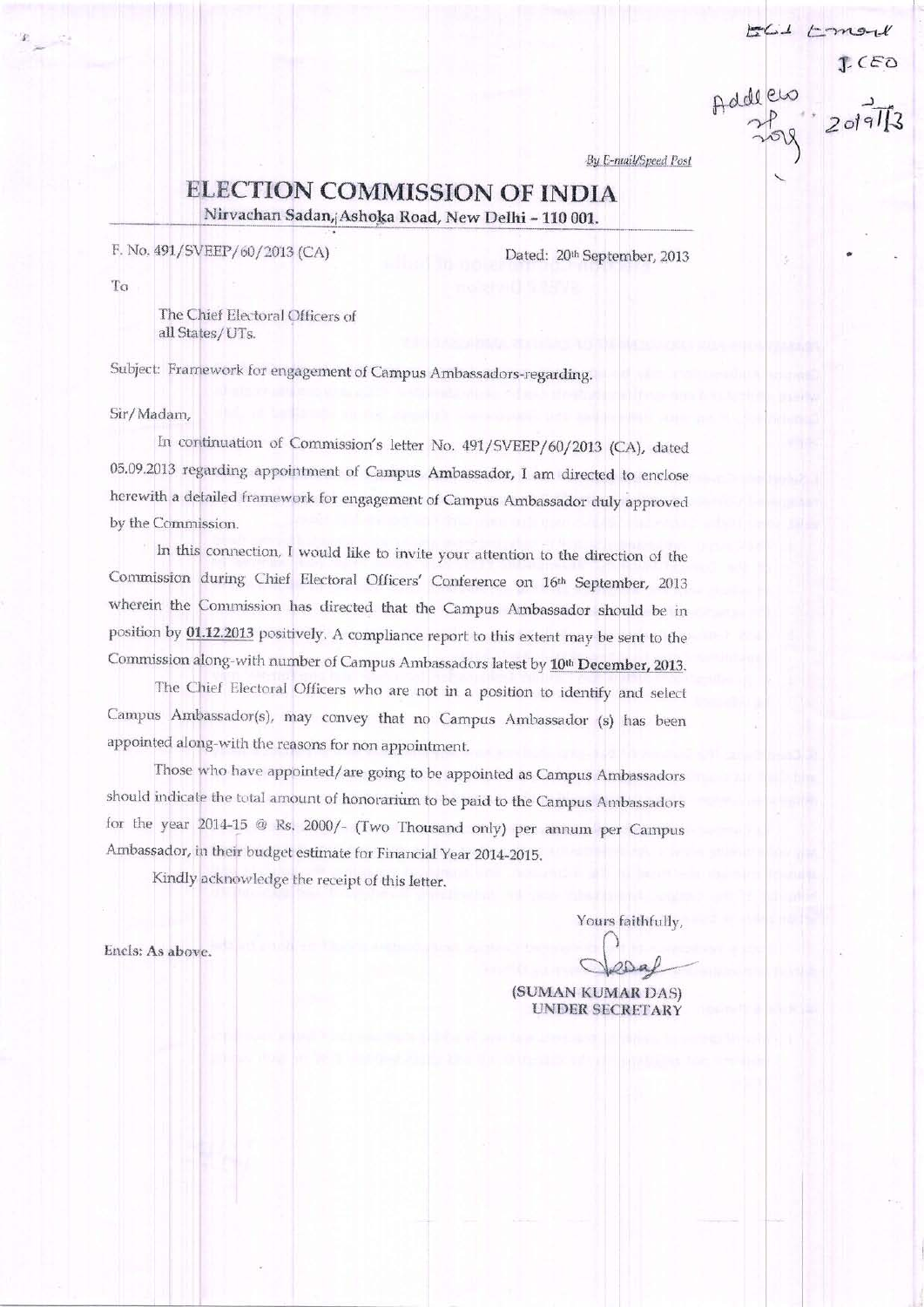File No 491/SVEEP/60/2013(CA)

## Election Commission of India **SVEEP Division**

#### FRAMEWORK FOR ENGAGEMENT OF CAMPUS AMBASSADORS

Campus Ambassadors may be appointed only in Campuses identified by the CEO/DEO where neutral and non-partisan students can be easily identified. CEOs may communicate to Commission, if no such Universities and Government Colleges can be identified in their State.

I. Selection: Government Colleges and Universities may have Campus Ambassadors besides recognized Colleges identified by the CEO. In states where wide gaps in 18-19yr enrolment exist, some Higher Secondary Schools may also have such Campus Ambassadors.

- a. The Campus Ambassador/s shall be selected from among a list provided by the Head of the College/University. Alternatively CEOs may devise their own method of selection, with due weightage given to girl students. CEOs may like to involve NSS in the selection of the Campus Ambassadors.
- b. Each Campus Ambassador shall be in position for one Academic year. The appointment may be renewed on a yearly basis.
- c. In co-educational college two Campus Ambassadors (one male and one Female) may be selected.

II. Conditions: The Campus Ambassador shall not have any affiliation with any political party and shall not associate in any activity of any political party. Also the immediate family of the designated Campus Ambassador should not be engaged in active politics.

As Campus Ambassador s/he shall act in a responsible manner and avoid indulging in any unbecoming activity. An undertaking to this effect will be obtained from the concerned student through the Head of the Institution. Any complaint regarding the conduct and behavior of the Campus Ambassador may be immediately investigated and appropriate action taken in this connection.

Police Verification of the designated Campus Ambassadors should be done by the district administration. (Collector-Returning Officer)

#### III. Role & Duties:

1. Identification of students, teachers and non-teaching staff and their family members who are not registered in the electoral roll and those without EPIC or with wrong EPICs;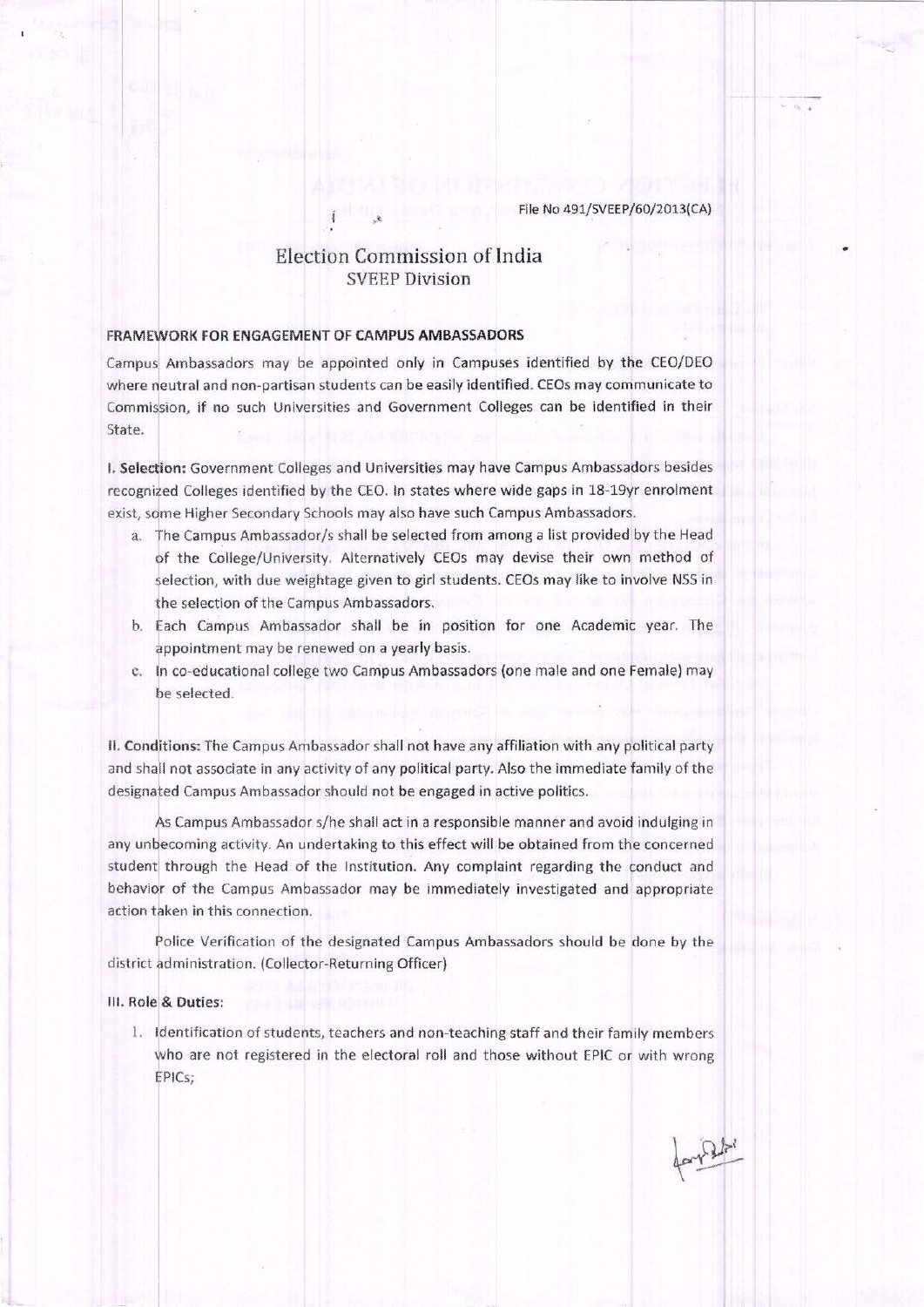- 2. Facilitating their registration in the electoral roll by providing forms and guiding how to fill the forms and co-ordinating with the electoral machinery for approval of the new applications, correction and distribution of EPICs to the Campus electorate;
- 3. Organising with the help of CEO/DEO office, special drive for registration and also online registration;
- 4. Educating campus electorates about the electoral process i.e. registration, correction of errors, transposition of names, voting process and ethical voting;
- 5. Facilitating inclusion of Voter Education in various co-curricular activities/festivals of the Campus through different activities such as Slogan writing, Poster making, quiz, debate, essay writing, song, street plays etc;
- 6. Creating core team of students to work as Volunteers for the SVEEP activities in the campus;
- 7. Coordinating with campus related organizations like Scout and Guide, NCC, NSS for enrolment
- 8. Organizing talks/workshop etc for capacity building in Voter Education among student community:
- 9. Organizing National Voters' Day programmes in their campus;
- 10. Acting as an educator and motivator in family and neighborhood and helping them in filling registration forms.

#### IV. Honorarium:

The honorarium to the Campus Ambassadors may be Rs 2000/- per annum paid in two instalments of Rs 1000 each on completion of six months each time. The maximum Campus Ambassadors in a state/UT shall be as given in the annexure.

Also CEOs may devise criteria for identifying best Campus Ambassadors in the state and felicitate them on NVD function at State HQ. Any other incentive or cash reward can be instituted by the CEO. Campus Ambassadors of ECI will be provided necessary identifying items and outreach material by CEO/DEO from time to time.

## V. Coordination of Campus Ambassadors with Election Machinery:

- 1. CEO or DEO shall brief the Campus ambassadors immediately on their appointment about their roles and responsibilities; Campus Ambassadors may be given a road map for the year and if found achievable, quantitate targets may also be given.
- 2. CEO office or DEO Office (wherever the campus is situated) may regularly coordinate with the Campus Ambassadors for various activities to be carried out within the campus.
- 3. It may be ensured that all support is extended by various EROs office to the Campus Ambassadors for facilitating registration.
- 4. A quarterly meeting of the Campus Ambassadors may be taken by the CEO to review the various activities undertaken in the campus and progress made in registration;

forte

くンくンくン